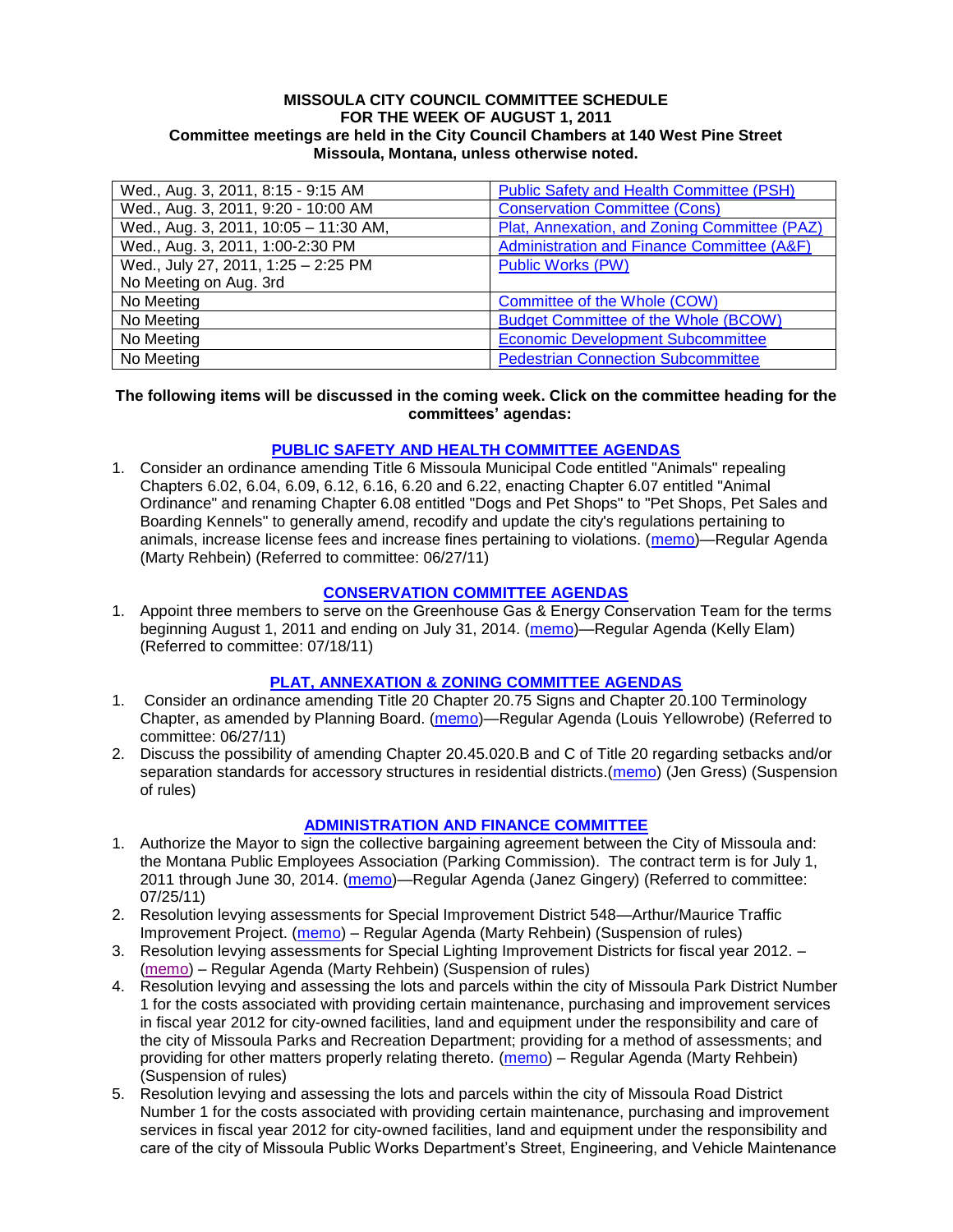Divisions providing for a method of assessments; and providing for other matters properly relating thereto. [\(memo\)](http://www.ci.missoula.mt.us/DocumentView.aspx?DID=6967) – Regular Agenda (Marty Rehbein (Suspension of rules)

- 6. Resolutions, agreements and ordinance relating to the Civic Stadium [\(memo\)](http://www.ci.missoula.mt.us/DocumentView.aspx?DID=6981) [\(Additional](http://www.ci.missoula.mt.us/DocumentView.aspx?DID=7001)  [Information\)](http://www.ci.missoula.mt.us/DocumentView.aspx?DID=7001)– Regular Agenda (Ellen Buchanan) (Suspension of rules)
	- Resolution Relating to \$1,555,000 Civic Stadium Revenue Bonds
	- Resolution Relating to use of \$2,000,000 of Tax Increment Revenue for the Civic Stadium Project: Authorizing and Initial Payment of \$500,000 and Authorizing the Issuance of \$1,500,000 in Civic Stadium Subordinate Lien Notes
	- Missoula Civic Stadium Lease and Use Agreement
	- Civic Stadium Agreement
	- Ordinance Declaring the Purchase of the Civic Stadium an Urban Renewal Project in Urban Renewal District II

# 

### **The following items have been referred to City Council committees, but the committees will not discuss them in the coming week:**

# **PUBLIC SAFETY AND HEALTH COMMITTEE**

- 1. Police Department Update Ongoing in Committee. (Mark Muir)
- 2. Fire Department Update Ongoing in Committee (Mike Painter)
- 3. Health Department Update Ongoing in Committee. (Ellen Leahy)
- 4. Eat Smart Coalition information. [\(memo\)](http://www.ci.missoula.mt.us/DocumentView.aspx?DID=6776)—Regular Agenda (Jason Wiener) (Referred to committee: 07/11/11)

# **CONSERVATION COMMITTEE**

- 1. Update from Greenhouse Gas Energy Conservation Team. [\(memo\)](http://www.ci.missoula.mt.us/DocumentView.aspx?DID=5945)—Regular Agenda (Ben Schmidt and Marilyn Marler) (Referred to committee: 04/11/11)
- 2. Discuss the city's strategy to complete a boundary survey of Greenough Park. [\(memo\)](http://www.ci.missoula.mt.us/DocumentView.aspx?DID=5875)—Regular Agenda (Dave Strohmaier) (Referred to committee: 04/04/11)
- 3. A resolution that authorizes expending up to \$13,840 of 2006 Open Space Bond funds for a conservation easement on a 160 acre parcel in LaValle Creek Valley. [\(memo\)](http://www.ci.missoula.mt.us/DocumentView.aspx?DID=6797)—Regular Agenda (Jackie Corday) (Referred to committee: 07/11/11)
- 4. Award contract for design, procurement and installation of park pavilion and concrete pad in Maloney Ranch Park Project 11- 07MRP. [\(memo\)](http://www.ci.missoula.mt.us/DocumentView.aspx?DID=6859)—Regular Agenda (Alan White) (Referred to committee: 07/18/11)
- 5. Approve and authorize the Mayor to sign the agreement with MRP for procurement and transfer of wood waste to support the Missoula Sawmill Site Wood Waste Reclamation Project, per the DNRC Wood Waste Grant awarded the City of Missoula. [\(memo\)](http://www.ci.missoula.mt.us/DocumentView.aspx?DID=6682)—Regular Agenda (Alan White) (Referred to committee: 06/27/11)

# **PLAT, ANNEXATION & ZONING COMMITTEE**

- 1. Annexation. (see separate list at City Clerk's Office for pending annexations) (Ongoing in Committee)
- 2. Request to rezone the property legally described as Lot 3 of Scott Street Lots Subdivision, located in Section 16, T13N, R19W, P.M.M. form D (Industrial) to I-1 (Light Industrial), based on the finding of fact and conclusions of law. (PAZ [05/21/08\)](ftp://ftp.ci.missoula.mt.us/Packets/Council/2008/2008-06-02/080521paz.pdf) (Returned from Council floor: 6/2/08)
- 3. Ongoing discussion of City planning issues with members of the Planning Board.—Regular Agenda (Bob Jaffe) (Referred to committee: 3/20/06)
- 4. Resolution repealing resolution No. 7404 and declaring the annexation of Lots 53 and 54 Dinsmore's Orchard Homes No. 5 null and void. [\(memo\)](http://www.ci.missoula.mt.us/DocumentView.aspx?DID=5349)—Regular Agenda (Jessica Miller) (Referred to committee: 01/10/11)
- 5. Resolution to annex and incorporate within the boundaries a certain parcel of land described as Linda Vista 12<sup>th</sup> Supplement, and zone the property Miller Creek View addition planned unit development with the underlying zoning of R-215 residential in the city all located in Section 13, Township 12 North, Range 20 West, P.M.M. [\(memo\)](http://www.ci.missoula.mt.us/DocumentView.aspx?DID=5992)—Regular Agenda (Jessica Miller) (Referred to committee: 04/11/11)
- 6. An [ordinance](http://www.ci.missoula.mt.us/DocumentView.aspx?DID=6463) to rezone property located at 1500 39<sup>th</sup> Street. The property is currently zoned RM1-35 (Residential, 43 multi-dwellings per acre) and RT2.7 (Residential, 16 dwellings per acre) and if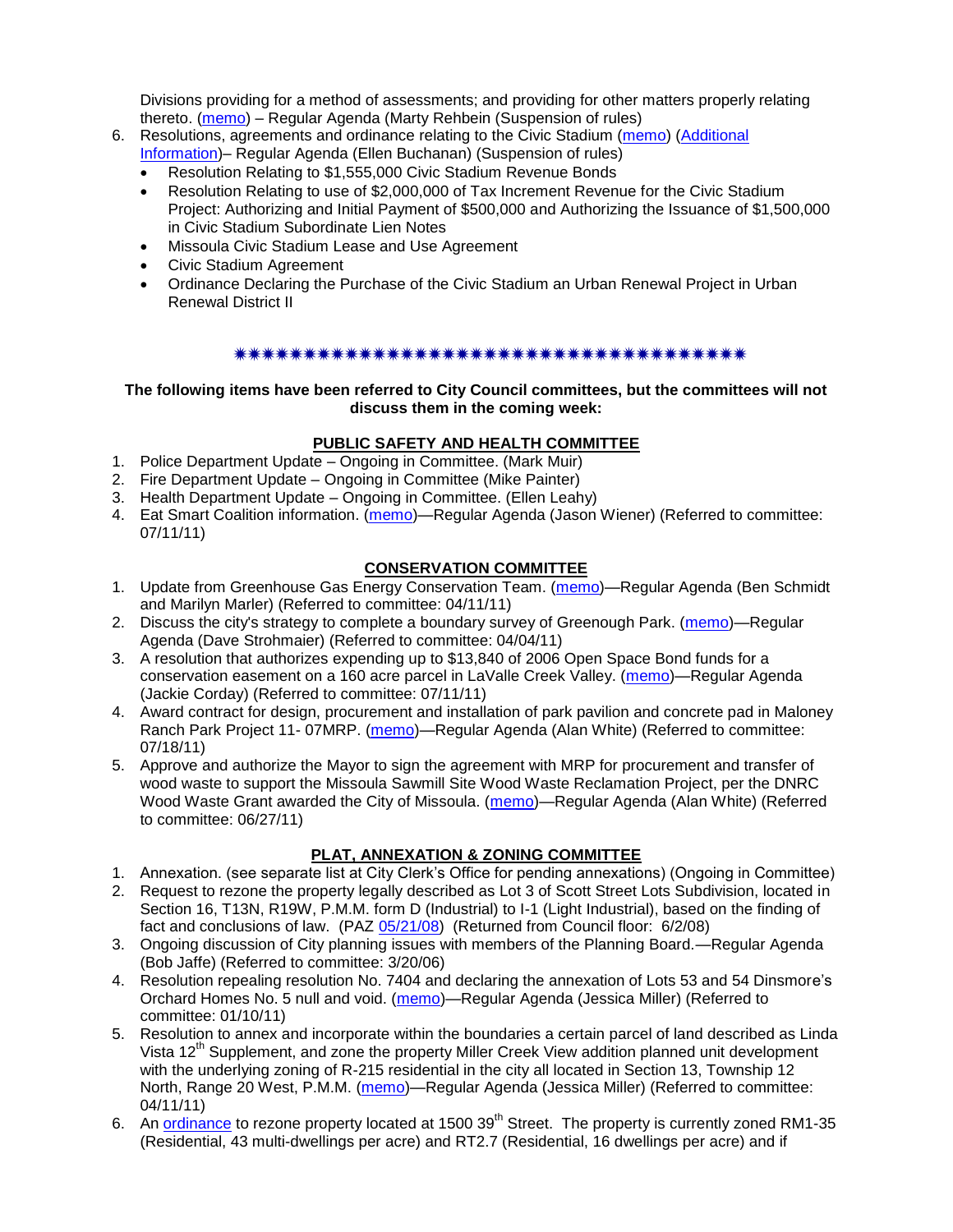approved the property will be zoned to B1-1 (Neighborhood Business) and RM1.5 (Residential, 29 multi-dwellings per acre). [\(Memo\)](http://www.ci.missoula.mt.us/DocumentView.aspx?DID=6469) [\(PAZ\)](http://www.ci.missoula.mt.us/Archive.aspx?ADID=4010) (Returned from Council floor: 06/06/2011)

7. Consider a request for a plat adjustment for Flynn Ranch Subdivision. [\(memo\)](http://www.ci.missoula.mt.us/DocumentView.aspx?DID=6919)—Regular Agenda (Janet Rhoades) (Referred to committee: 07/25/11)

# **ADMINISTRATION AND FINANCE COMMITTEE**

- 1. Approve claims. (Ongoing) (Consent Agenda)
- 2. Approve journal vouchers. (Ongoing) (Consent Agenda)
- 3. Approve budget transfers. (Ongoing) (Consent Agenda)
- 4. An ordinance amending the municipal code as it relates to bike licensing. [\(A&F\)](ftp://ftp.ci.missoula.mt.us/Packets/Council/2008/2008-12-15/081210af.pdf) (Returned from council floor: 12/15/08)
- 5. Implications of establishing maintenance districts. [\(memo\)](ftp://ftp.ci.missoula.mt.us/Packets/Council/2009/2009-05-11/Referrals/MaintenanceDistricts.pdf) Regular Agenda (Bob Jaffe) (Referred to committee: 05/11/09)
- 6. Clarify position of council member who also serves on the board of a non-profit agency that has dealings with the city. [\(memo\)](http://www.ci.missoula.mt.us/DocumentView.aspx?DID=1840) – Regular Agenda (Ed Childers) (Referred to committee: 07/20/2009)
- 7. Review the FY 2011-15 capital improvement projects (CIP). [\(memo\)](http://www.ci.missoula.mt.us/DocumentView.aspx?DID=3522) Regular Agenda (Brentt Ramharter) (Referred to committee: 04/19/2010)
- 8. Amend Council rules to change the Council's regular meeting schedule to two meetings per month [\(memo\)](http://www.ci.missoula.mt.us/DocumentView.aspx?DID=4027).—Regular Agenda (Marty Rehbein) (Referred to committee: 06/07/10)
- 9. Discuss the disposition of surplus city property. [\(memo\)](http://www.ci.missoula.mt.us/DocumentView.aspx?DID=4862)—Regular Agenda (John Newman) (Referred to committee: 10/25/10)
- 10. Amend the FY 2010 budget to appropriate expenditures that were not identified in the original budget. [\(memo\)](http://www.ci.missoula.mt.us/DocumentView.aspx?DID=4883)—Regular Agenda (Brentt Ramharter) (Referred to committee: 11/01/2010)
- 11. Discuss outstanding third-party contracts. [\(memo\)](http://www.ci.missoula.mt.us/DocumentView.aspx?DID=4956)—Regular Agenda (Lyn Hellegaard) (Referred to committee: 11/08/10)
- 12. Review the city's current policy for charging the public for various city-produced documents [\(memo\)](http://www.ci.missoula.mt.us/DocumentView.aspx?DID=5143) Regular Agenda (Dave Strohmaier) (Referred to committee: 12/06/10)
- 13. Confirm the reappointment of Mark Muir to the Impact Fee Advisory Committee completing a term commencing December 1, 2010 and ending November 30, 2014. (Returned from Council floor: 11/1/10)
- 14. Review Missoula's insurance experience, particularly work comp; propose improvements if warranted. [\(memo\)](http://www.ci.missoula.mt.us/DocumentView.aspx?DID=6381)—Regular Agenda (Ed Childers) (Referred to committee: 05/09/11)

# **PUBLIC WORKS COMMITTEE**

- 1. Consider the sizes of grease interceptors for the restaurant industry [\(memo\)](ftp://ftp.ci.missoula.mt.us/Packets/Council/2008/2008-04-21/Referrals/Industrial_waste_restaurants.pdf).—Regular Agenda (Stacy Rye and Bob Jaffe) (Referred to committee: 04/21/08)
- 2. Review infrastructure conditions at the locations of serious and fatal traffic accidents: 2007-2009 [\(memo\)](http://www.ci.missoula.mt.us/DocumentView.aspx?DID=3031).—Regular Agenda (Jason Wiener) (Referred to committee: 01/25/10)
- 3. T4 America partner support [\(memo\)](http://www.ci.missoula.mt.us/DocumentView.aspx?DID=4452) Regular Agenda (Stacy Rye) (Referred to committee: 08/16/10)
- 4. Presentation from Public Works staff regarding proposed process for finding contractors and awarding bids for reconstruction of Russell Street. [\(memo\)](http://www.ci.missoula.mt.us/DocumentView.aspx?DID=5042)—Regular Agenda (Bob Jaffe) (Referred to committee: 11/15/2010)
- 5. Resolution to change the speed limit on Reserve Street between Brooks and 39<sup>th</sup> Street. [\(memo\)](http://www.ci.missoula.mt.us/DocumentView.aspx?DID=5418)-Regular Agenda (Wayne Gravatt) (Referred to committee: 01/24/11)
- 6. Approve the agreement for consultant services with Eli & Associates, Inc. on Project 10-034 England Boulevard right turn lane improvements. [\(memo\)](http://www.ci.missoula.mt.us/DocumentView.aspx?DID=6419) - Regular Agenda (Kevin Slovarp) (Referred to committee 05/16/2011)
- 7. Infrastructure condition inventory and maintenance requirements. [\(memo\)](http://www.ci.missoula.mt.us/DocumentView.aspx?DID=6751)—Regular Agenda (Ed Childers) (Referred to committee: 07/11/11)
- 8. Discuss Mountain Water parent company's acquisition by the Carlyle Group. [\(memo\)](http://www.ci.missoula.mt.us/DocumentView.aspx?DID=6777)—Regular Agenda (Jason Wiener) (Referred to committee: 07/11/11)
- 9. Approve and authorize the Mayor to sign the interlocal agreement with Missoula County for Mullan Road and Flynn Lane intersection, and Flynn Lane trail improvements. [\(memo\)](http://www.ci.missoula.mt.us/DocumentView.aspx?DID=6857) – Regular Agenda (Steve King) (Referred to committee: 07/18/11)
- 10. Resolution to confirm final order of curb and sidewalk improvements in the Expressway, Great Northern, and Latimer. Area - Project 09-040. [\(memo\)](http://www.ci.missoula.mt.us/DocumentView.aspx?DID=6921)—Regular Agenda (Monte Sipe) (Referred to committee: 07/25/11)